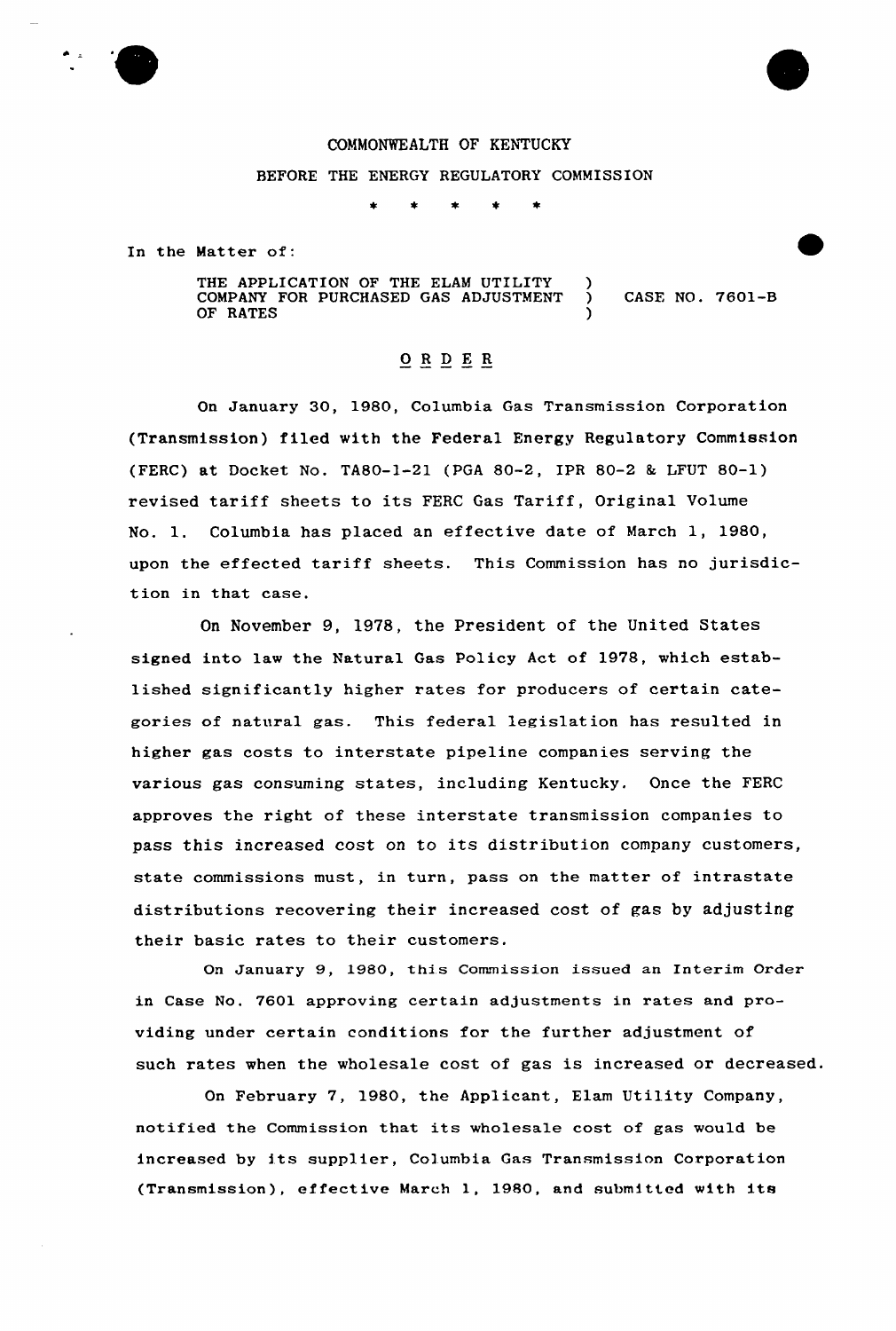



After reviewing this evidence of record and being advised, the Commission is of the opinion and finds:

1. The Commission has long stated (in writing to FERC} its opposition to the procedures and regulations used by the Federal Energy Regulatory agency in approving these supplier increases. We continue to be opposed and are continuing to seek alternative ways to overcome the regulatory inequities which have such a direct impact on the retail consumers.

2. The Federal Energy Regulatory Commission approval of a wholesale rate increase to a Kentucky gas retailer requires approval by the Commission of rates that will permit the Kentucky utility to adjust its customer charges to reflect the added purchase cost, or alternately the utility must absorb the added cost. We are of the opinion that failure to allow this increase to be passed through to its retail consumers on <sup>a</sup> timely basis would be unjust to the Company and would ultimately result in higher rates to their consumers in any event.

3. When the FERC "accepts" Transmission's filing, Transmission will begin charging the Applicant the new rates. This Order cannot be implemented until and unless this occurs.

4. That the Applicant's supplier, Transmission, has filed with the FERC for increased rates to become effective March 1, 1980.

5. That this increase reflects Transmission's rates as filed with PERC on January 30, 1980, and to be effective March 1, 1980.

6. That the Commission should allow the Applicant to place into effect, subject to refund, the rates set out in Appendix "A" as soon as the Columbia filing is "accepted" by FERC.

 $-2-$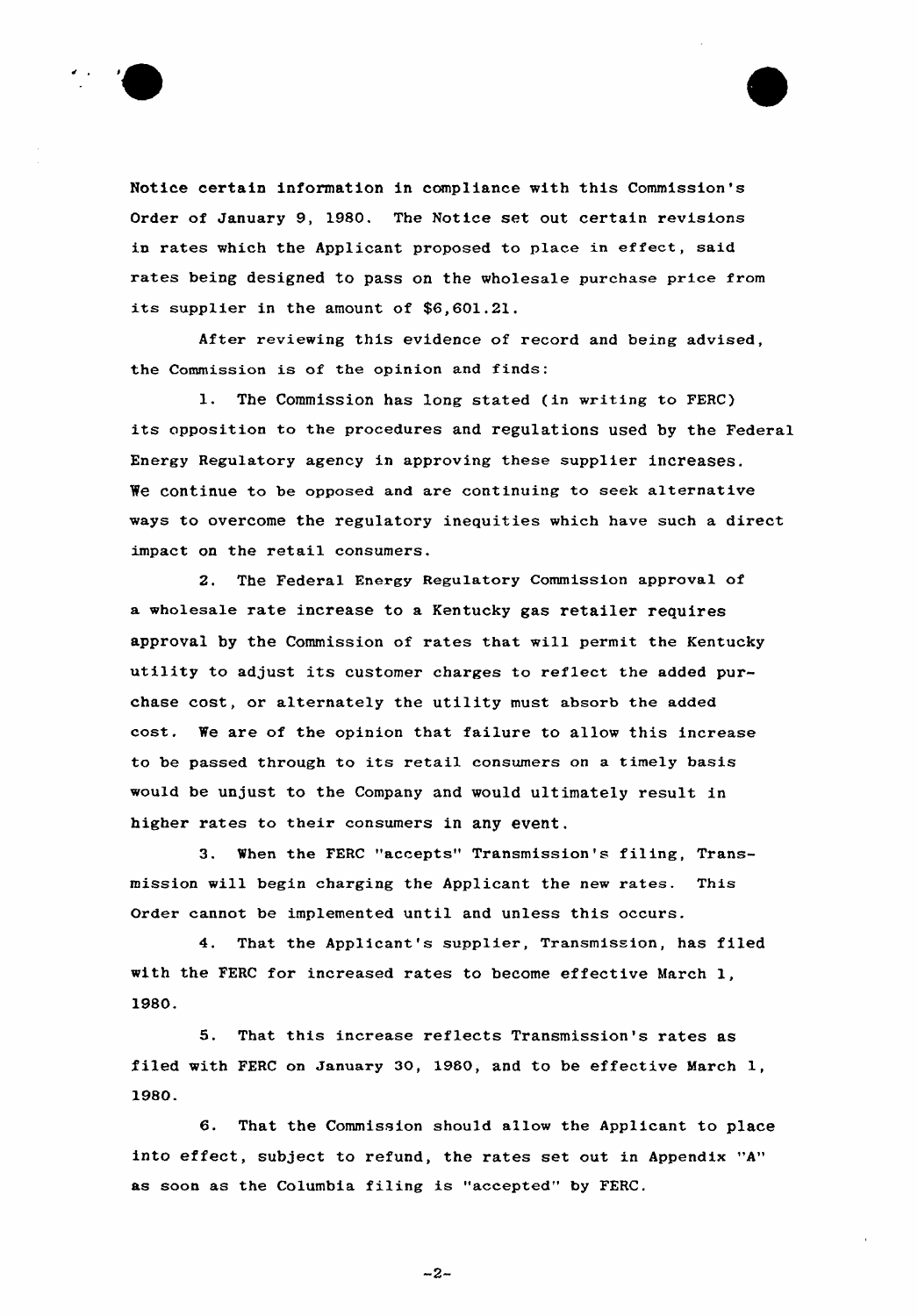

7. That the Applicant's adjustment in rates under the Purchased Gas Adjustment Clause approved by the Commission in its Order in Case No. 7601 dated January 9, 1980, is fair, just, and reasonable, in the public interest, and should be effective with gas supplied on and after the date the increased cost of wholesale gas becomes effective.

IT IS THEREFORE ORDERED that said Purchased Gas Adjustment sought by the Applicant and adjusted as aforesaid mentioned be and the same is hereby approved to be effective subject to refund, with gas supplied on and after the date the increased cost of wholesale gas becomes effective ("acceptance" by FERC) as set out in Appendix "A" attached hereto and made a part hereof.

IT IS FURTHER ORDERED that Elam Utility Company shall maintain its records in such manner as will enable it, or the Commission, or any of its customers to determine the amount to be refunded and to whom due in the event a refund is ordered by the Commission.

IT IS FURTHER ORDERED that for the purpose of the future application of the purchased Gas Adjustment Clause of the Applicant the Base Rate for purchased gas shall be:

## Commodity

Columbia Gas Transmission Corporat ion

Schedule SGS \$2.6420 per MCF

IT IS FURTHER ORDERED that the information furnished this Commission by Applicant on February 7, 1980, constitutes full compliance with the Commission's Order in Case No. 7601 and any other information ordinarily required to be filed under the Commission's Regulations is hereby waived.

IT IS FURTHER ORDERED that within thirty (30) days after the date the increased cost of wholesale gas becomes effective, Applicant shall file with this Commission its revised tariff sheets setting out the rates approved herein.

 $-3 -$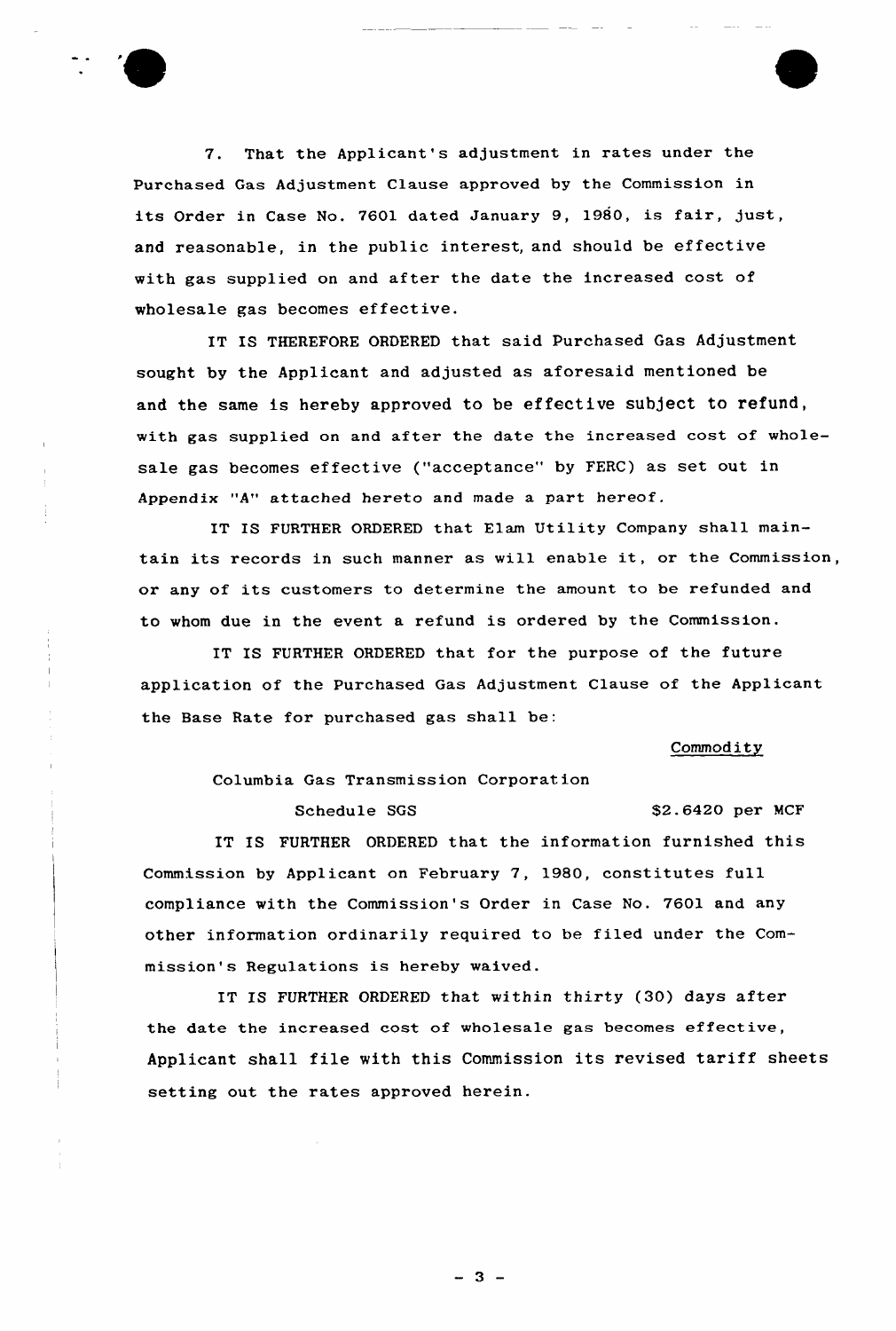

 $\ddot{\phantom{1}}$ 



 $\Bigg\}$ 

Done at Frankfort, Kentucky, this the 6th day of March, 1980.

Energy Regulatory Commission For the Commission

ATTEST:

 $\mathcal{L}^{\text{max}}_{\text{max}}$ 

 $\frac{1}{2}$ 

**Secretary** 

 $\bar{z}$